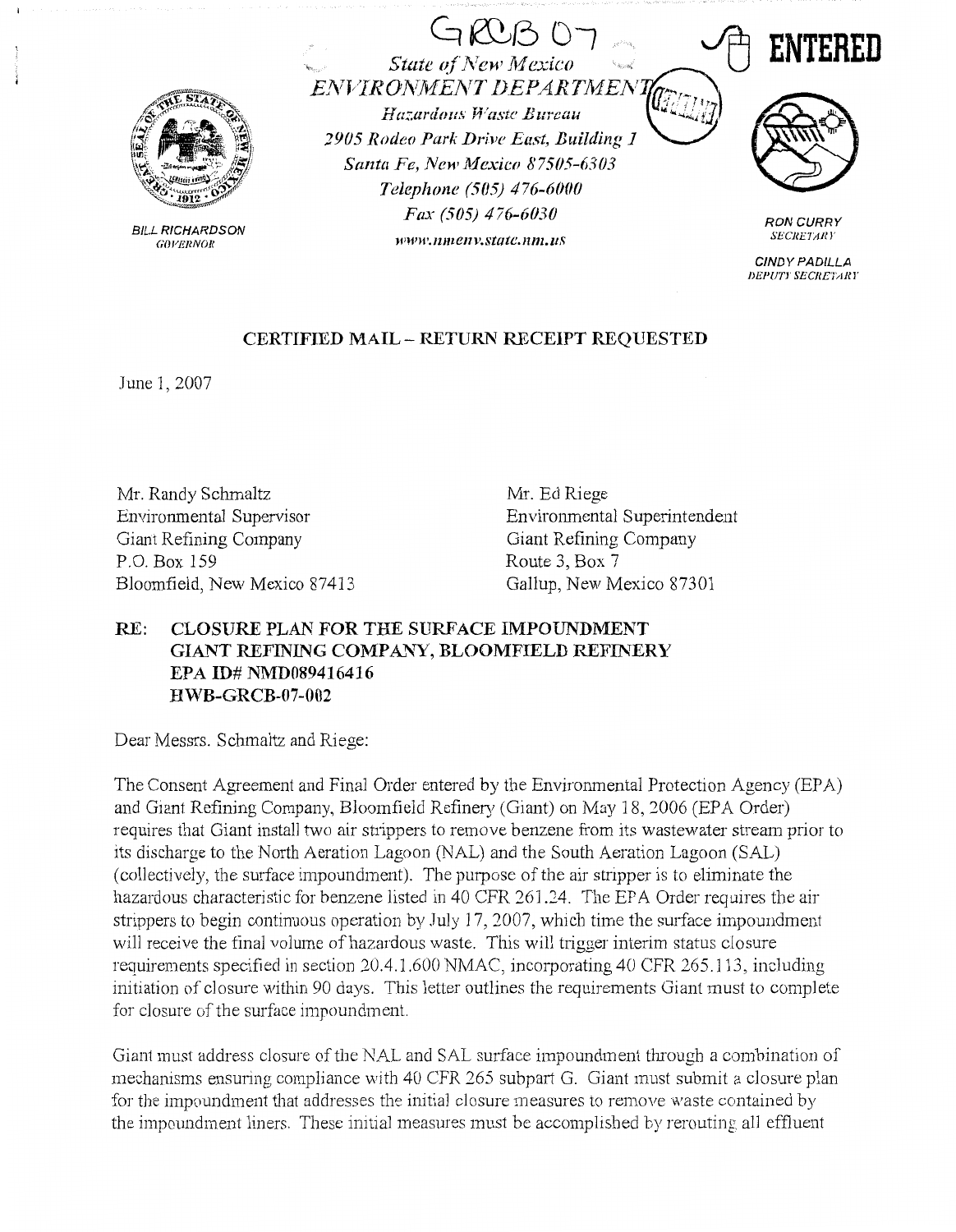Messrs. Schmaltz and Riege June 1, 2007 Page 2 of 3

an 250 v  $\frac{1}{2} \frac{1}{2} \frac{1}{2} \frac{1}{2} \frac{1}{2} \frac{1}{2}$ 

from the benzene strippers to the NAL. The SAL must then be cleaned by removing all the sludge, inspected for any damage to the liner, and repaired/improved if necessary. Upon completion of these tasks, all effluent must be rerouted to the SAL. Giant must then proceed with the same closure measures at the NAL. These activities must remove all the hazardous waste from the surface impoundment contained by the liners. The closure plan must include a contingency plan that describes the course of action if the benzene strippers fail and wastewater that is characteristic for benzene is discharged into the aeration lagoons.

Because the media beneath the impoundment is likely contaminated (possibly from other sources), the surface impoundment can not be "clean-closed," additional measures must therefore be implemented. After completion of cleaning, inspecting, and, as necessary, repairing the impoundment liners, hence Giant must submit an application for a post-closure care permit for the surface impoundrnent after completion of the aforementioned tasks. The permit will require Giant to conduct short-term and long-term monitoring of soil and groundwater in the vicinity of the surface impoundrnent. This monitoring will be coordinated with corrective action and cleanup activities at the facility. Giant must submit the permit application after the air strippers are in place and the residual waste has been removed from the surface impoundment. A contingency plan must be included in the post closure care permit application that describes: 1) Giant's course of action if the surge tank is used, and how the water and potential sludge (F037 and F038 listed hazardous waste) will be removed and disposed of; 2) how Giant will demonstrate that benzene is not entering the impoundment at concentrations exceeding the limit established in 40 CPR 264.24 Table 1, and the actions to be taken if wastewater that is characteristic for benzene does enter the impoundment; and 3) provide a detection monitoring plan for benzene stripper effluent.